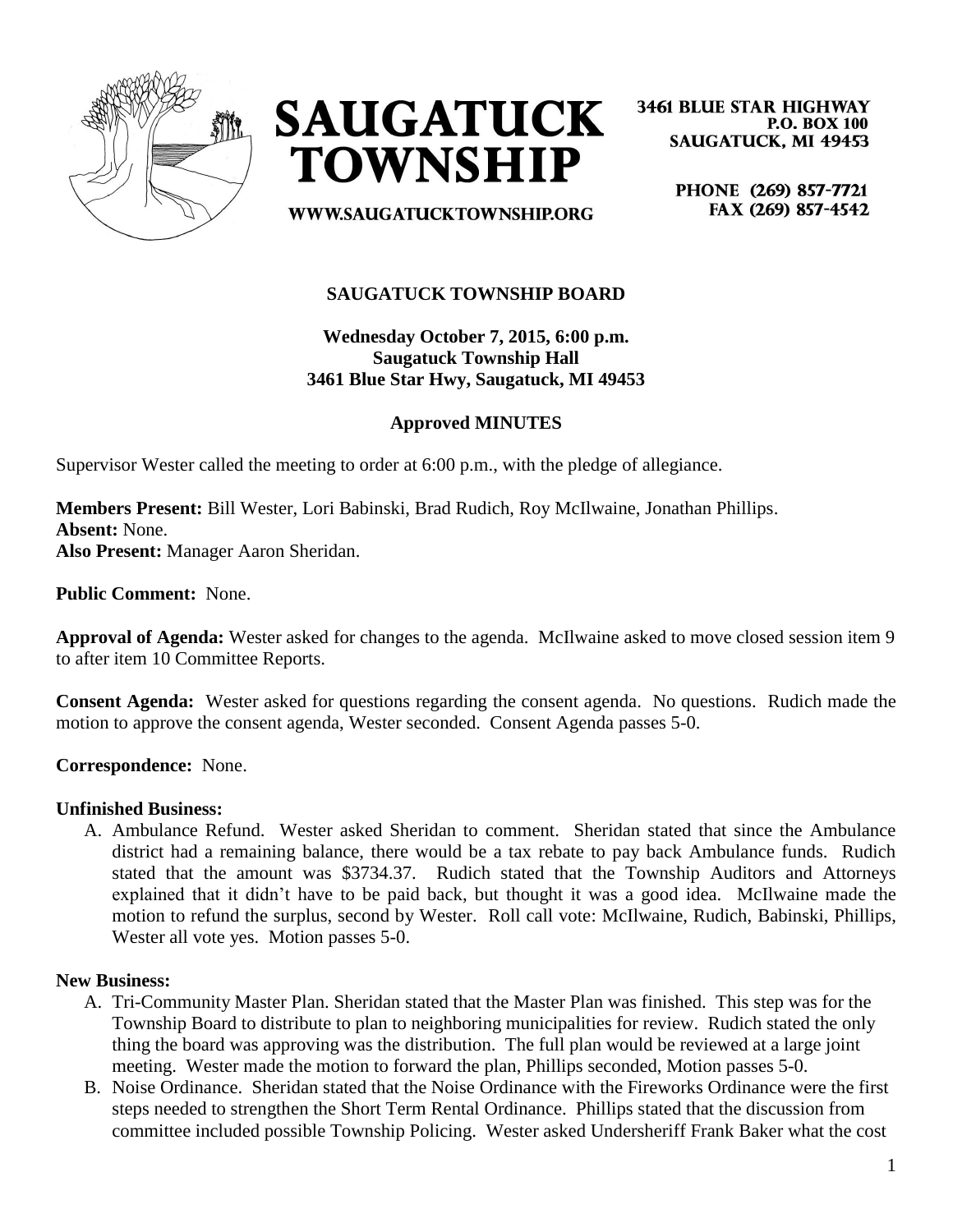



**3461 BLUE STAR HIGHWAY P.O. BOX 100 SAUGATUCK, MI 49453** 

## **WWW.SAUGATUCKTOWNSHIP.ORG**

PHONE (269) 857-7721 FAX (269) 857-4542

of a single police officer would be. Baker responded that he estimated at least \$100,000 dollars would be the cost of a deputy and car. McIlwaine asked about the County policing. Baker stated the County would not typically enforce local ordinances, only at the request of the Township Supervisor. Wester made the motion to approve the Noise Ordinance, second by Rudich. Roll call vote: Wester, Phillips, Babinski, Rudich, McIlwaine all vote yes. Motion passes 5-0.

- C. Fireworks Ordinance. Rudich made the motion to pass the Fireworks Ordinance, second by Phillips. Discussion. Sheridan stated there were portions of the Fireworks Ordinance that would be responded to by the Sheriff. Roll call vote: Rudich, Babinski, Phillips, Wester, McIlwaine Motion passes 5-0.
- D. Utilities. Sheridan introduced Dana Burd as the Township Engineer. The public utilities of the Southgate Commerce Park near exit 36 and Blue Star Hwy at Southgate Ave. parcel number 0320-021- 026-00, are not fit to be permitted. Prein and Newhof would inspect the utilities and recommend changes and or upgrades to make the sewer and water useable for future development. Burd explained there was a cursory review and that was how Prein and Newhof came up with projected costs to make the lines serviceable. Wester was concerned about expending resources before a possible sale. Sheridan stated it was worth the investment to make that property saleable. McIlwaine asked if we should wait until it was sold, Rudich stated that the sale of the property would be in place only if the Township made the lines up to specifications. Rudich made the motion approve the proposal from Prein and Newhof to review the Southgate utilities, cost not exceeding \$41,350, with second from McIlwaine, discussion on the Township recovering costs when the connections were made. Motion passes, 5-0.

# **Committee Reports:**

- A. Planning Commission. Possible changes from Industrial Zone District at 63<sup>rd</sup> and Old Allegan to A-2 Zone District. There was a request to rezone part or all of Blue Star corridor to allow for Storage Units, but PC agreed that would not be a good idea. Discussion on Tri-Community plan.
- B. Road Committee. Blue Star Hwy was being partially paved and Indian Point Dr. was finished.
- C. Interurban. Board passed a 2.5% wage increase. Director's objectives this year annual employee review, post board minutes on their website and create a dispatch and driver procedure manual, review dispatch software and camera options, and create a customer satisfaction survey.
- D. Fire Board. McIlwaine stated there was a 4% increase in emergency EMS calls this year. Chris Mantels was appointed to full time as an inspector. Fire Board voted to change MERS retirement plans. Fire Department has plan in place and was working with pipeline company on how to handle a possible spill. Man who caused illegal burn was not paying the cost recovery fee.
- E. Harbor Authority. No report.
- F. Open Board Report. McIlwaine stated the Local Observer wrongly reported a settlement agreement. Sheridan stated that the dog park had a new parking surface from Blue Star Hwy milling. Sheridan stated the Parks Commission was looking at building a deck at Sundown Park.

# **Closed Session to Discuss Litigation Strategy Pursuant to Section 8h of the OMA.**

Rudich made motion to go into closed session to discuss legal strategy, second by Wester. Motion passes 5-0.